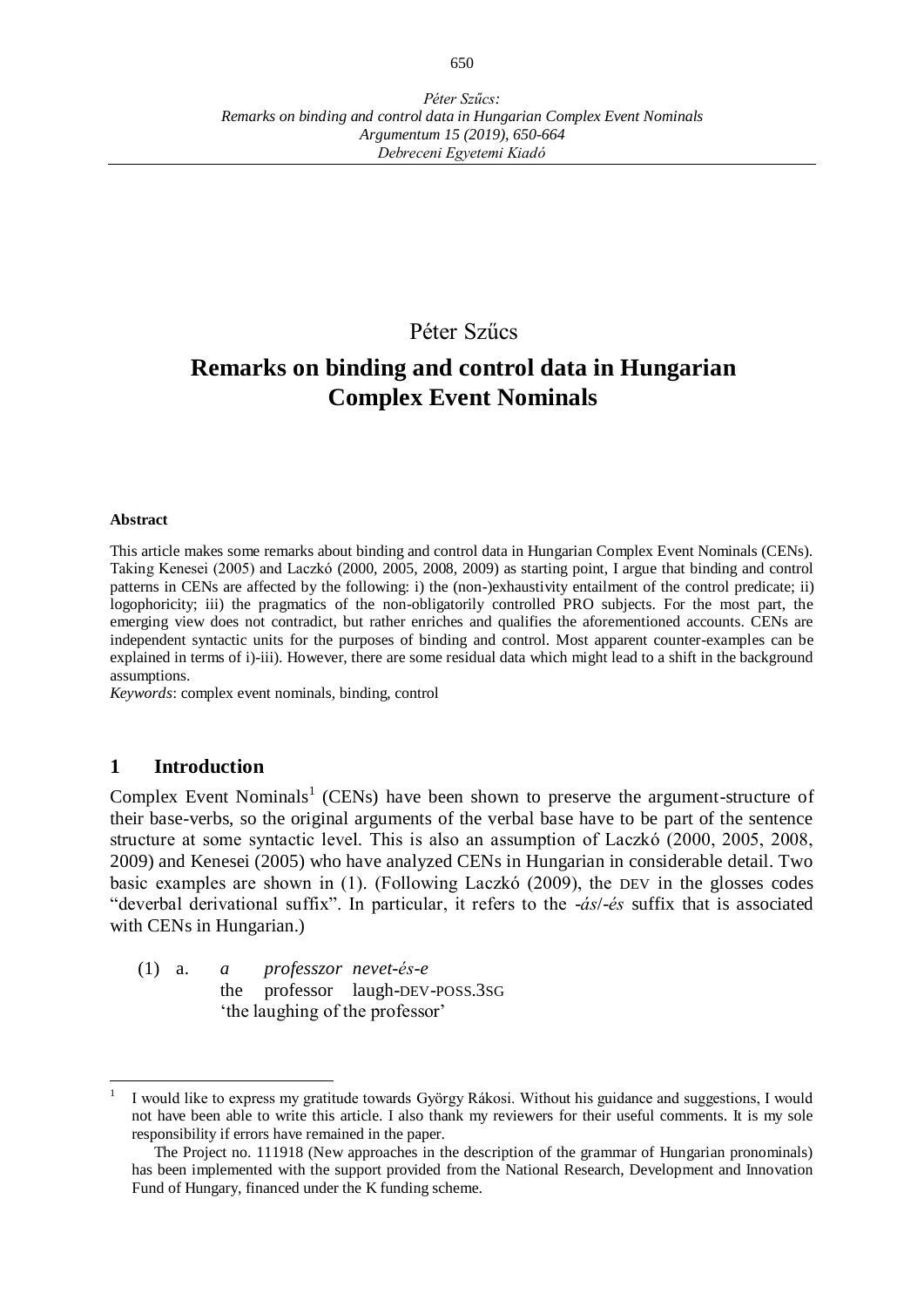b. *a professzor levizsgáztat-ás-a (a dékán által)* the professor examine-DEV-POSS.3SG the dean by 'the examination of the professor (by the dean)'

The mapping of the arguments is strictly determined by syntactic/semantic composition. (1a), taken from Laczkó (2000: 307), is an example with an intransitive base-verb (*nevet* 'laugh'). In the CEN-construction, the original subject is realized as a possessor. In (1b), there is a transitive base-verb (*levizsgáztat* 'examine'). Here, the original object is the possessor in the CEN. The original subject argument of (1b) (the person who does the examination) may optionally be expressed by an *által* 'by'-phrase.<sup>2</sup> Note that even if the *által*-phrase is not present, there is still an understood external argument. Even without the *által*-phrase in (1b), the professor is obligatorily interpreted as the examinee, even though world knowledge then would rather favor the interpretation where the professor is the examiner.<sup>3</sup>

Data from control and binding form a prominent part of the analysis of Hungarian CENs<sup>4</sup> and my goal in this paper is to critically evaluate the pertinent data and supplement them with various factors that Kenesei and Laczkó did not or only lightly consider. The central issues are the following:

- i. Does a CEN in Hungarian constitute an independent domain for the purposes of binding?
- ii. If the answer to (i) is positive, how can this position be supported with binding and control data?

What emerges is a picture that does not contradict, but rather enriches and qualifies Kenesei's and Laczkó's work. In particular, although there are some examples that appear to be problematic for their proposals, upon further scrutiny these turn out to be explicable in terms independent factors: lexical semantic properties, logophoricity and pragmatic considerations.

The paper is structured as follows. Section 2 summarizes the basic picture of control and binding in Hungarian CENs, as outlined in Kenesei's and Laczkó's research. In section 3, I discuss three factors that add some complexities to this view. Section 4 concludes.

## **2 Binding and control in CENs – basic assumptions**

In this section, I summarize the most important aspects of binding and control in Hungarian CENs, as presented in Kenesei (2005) and Laczkó (2000, 2005, 2008, 2009).

Following standard assumptions, both authors agree that there is a syntactically represented subject argument in CENs. In this paper, I will represent this element as "PRO". This follows

 $\frac{1}{2}$ See Laczkó (2008: 112–113) for some discussion of *által* ('by').

<sup>3</sup> The presence oft he external argument can also be seen by its ability to saturate a secondary predicate (Safir (1987)). In (i), *rosszindulatú* 'ill-disposed' is associated with the examiner.

<sup>(</sup>i) *a professzor rosszindulatú levizsgáztatása* the professor ill-disposed examine-DEV-POSS.3SG 'the ill-disposed examination of the professor'

<sup>4</sup> For other aspects of the issue (agreement patterns, aspect, negation, case-marking, argument-structural processes) the reader is referred to the original works.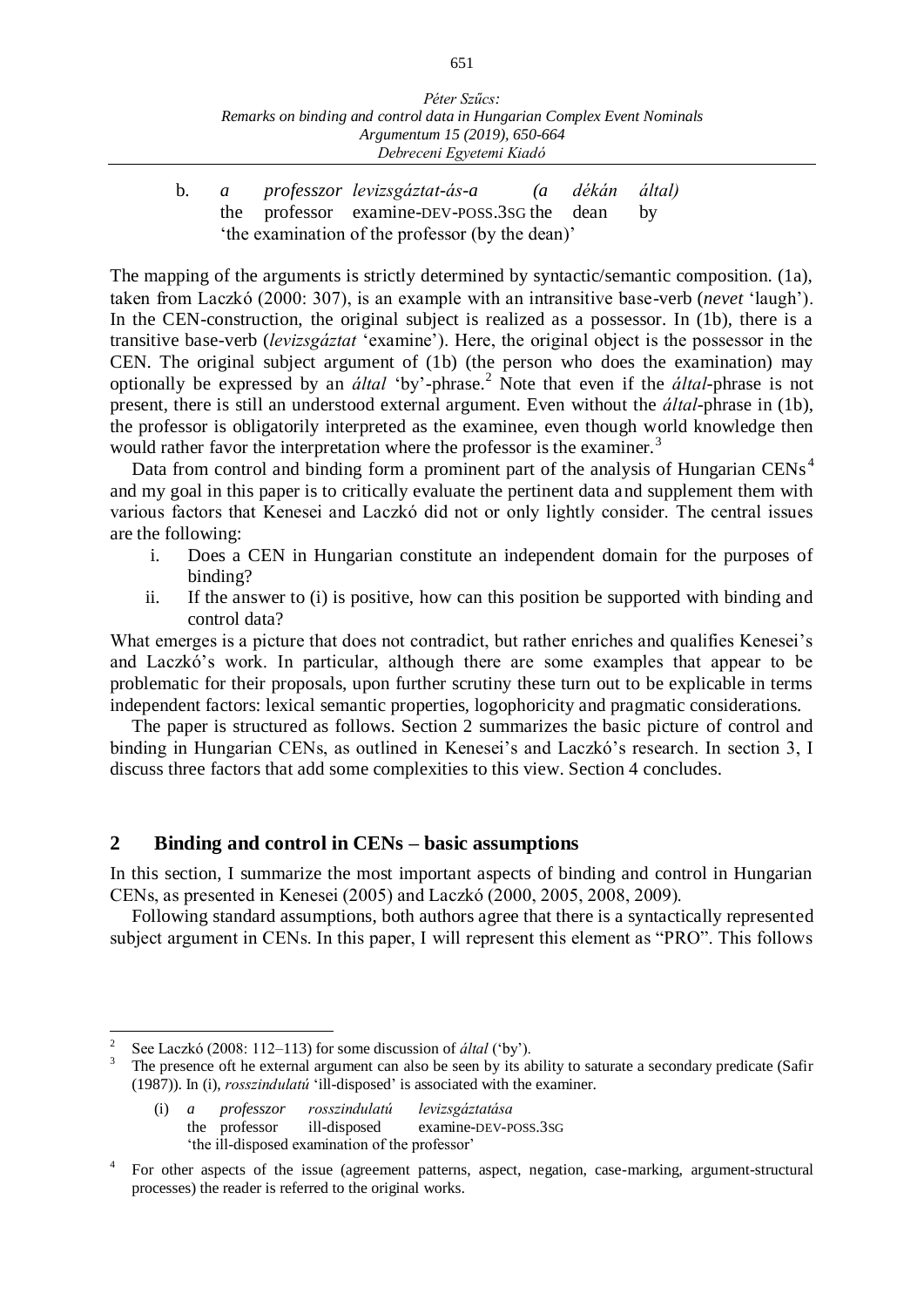generative conventions, but should not be seen as theoretical or analytical commitment on my part to a particular theoretical framework.<sup>5</sup> So in (2), the PRO stands for the examiner.

(2) *a PRO professzor levizsgáztat-ás-a* the professor examine-DEV-POSS.3SG 'the examination of the professor'

Furthermore, both Laczkó and Kenesei agree that while this PRO argument is present, it is not under obligatory control (OC). Such a PRO in non-obligatorily controlled (NOC) clauses may receive its reference from the discourse. Thus in (3), the event participant who does the examining may be the dean, but there are other interpretational possibilities as well, depending on the context. In obligatory control environments like (4), the PRO is always identified with the appropriate matrix argument (the subject (*the dean*) in (4)). This pattern is consistent with general assumptions about control, as a nominal layer is assumed to block the OC mechanism.<sup>6</sup>

- (3) *A dékán<sup>i</sup> élvezte [a PROi/j professzor levizsgáztat-ás-á-t].* the dean enjoyed.3SG the professor examine-DEV-POSS.3SG-ACC 'The dean enjoyed the examination of the professor.'
- (4) *A dékán<sup>i</sup> megpróbálta PROi/\*j levizsgáztatni a professzort.* the dean tried.3SG examine.INF the professor.ACC 'The dean tried to test the professor.'

As for binding, both Kenesei and Laczkó assume some formulation of standard Binding Theory (for the respective theoretical frameworks, see footnote 5). This is stated in (5).

(5) Principle A: anaphors (reflexives and reciprocals) must be bound in their local domain.

Principle B: pronominals must be free in their local domain.

Crucial for this picture is the assumption that CENs constitute a binding domain. That is, the CEN may be regarded as a self-contained unit (not dependent on other parts of the sentence) for control and binding. This may be modelled either by assuming that the CEN is always a DP (regardless of the presence/absence of a determiner)<sup>7</sup> or, from an LFG perspective, assuming that it forms a Minimal Complete Nucleus (a functional structure that contains a PRED and all of its argument functions, including a SUBJ). As this paper is empirically oriented, I remain neutral on this issue, but still indicate with brackets that CENs are independent syntactic domains.

 $\overline{a}$ <sup>5</sup> Kenesei works in the framework of the Minimalist Program, so this PRO argument is represented in the syntactic tree. Laczkó's research is couched in Lexical-Functional Grammar, thus for him, the same element is to be found in the functional-structure of sentences.

<sup>&</sup>lt;sup>6</sup> "The DP layer intervening between the matrix predicate and the complement TP/CP disrupts the OC dependency – plausibly, due to some locality constraint on the syntactic operation establishing  $OC$  – giving rise to NOC." (Landau 2013: 43). DPs are also standardly assumed to be binding domains.

<sup>7</sup> The presence/absence of the determiner is also a dimension that may complicate the analysis of CENs in Hungarian. The present paper does not discuss this, but see Rákosi (to appear) for discussion about the interaction of anaphoric possessors and determiners in Hungarian.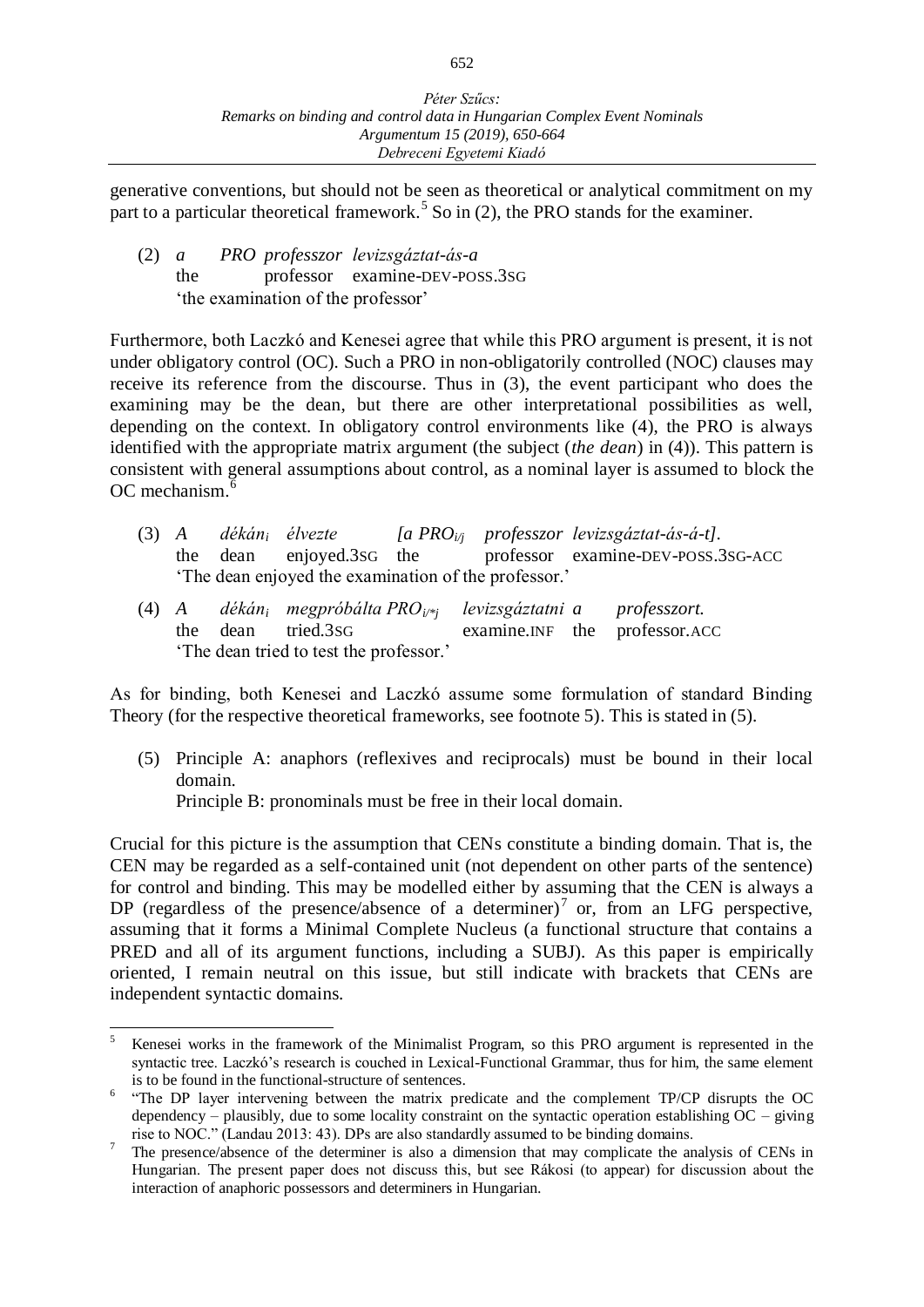As we will see in the following sections, several factors appear to blur this setup and some data even seem to contradict it. However, upon closer scrutiny, it turns out that most of the problematic data just lie outside the scope of the aforementioned proposals.

# **3 Additional factors in CENs**

# *3.1 Exhaustivity in control*

Example (6), discussed both by Kenesei (2005: 171) and Laczkó (2009: 349), appears to contradict the claim that the NOC-PRO is not under obligatorily control.

(6) *A fiúki abbahagyták [PROi/\*j egymási rajzol-ás-á-t].* the boys stopped.3SG each.other draw-DEV-POSS.3SG-ACC 'The boys stopped drawing each other.'

Here, the subject argument of *rajzolás* ('drawing') seems to be tied to the main clause subject, barring a j-index on the PRO. Why should this be the case?

The puzzle can be solved if we consider the meaning of the main verb, *abbahagy* 'stop'. Semantically, one can only stop doing what one (and not some other person) had been doing. In other words, the subject in the complement of *stop* is exhaustively controlled, on the semantic level. This is certainly true for the verb *stop* in a standard, obligatory control example like (7), and it seems that whatever the explanation is for this property of this verb, it is carried over to the nominalized version, with a NOC-PRO.

(7) *John stopped PROi/\*i+ talking.*

If we replace the main verb of (6) with one that does not have this semantic entailment, we get a sentence whereby the PRO is able to get a reference that is disjoint from the matrix subject. That is, the indexing in (8) is entirely possible: the sentence means that the boys enjoyed that the speaker and his partners drew each other.

(8) *A fiúki élvezték [PRO<sup>j</sup> egymásj rajzol-ás-á-t].* the boys enjoyed.3SG each.other draw-DEV-POSS.3SG-ACC 'The boys enjoyed drawing each other.'

The same phenomenon can also be observed with nonsubject-control predicates. *Megenged (valakinek valamit)* 'allow (sy to do sg)' is an (indirect) object-related counterpart of *abbahagy* ('stop'): if I allow someone do something, the doer must be the main clause indirect object. In a somewhat contrived paraphrase, I cannot allow you that someone else may do something. By way of contrast, I can promise you that someone does something. Therefore, in the CEN-complement of *megígér* 'promise', the reference of the PRO subject may be disjoint from that of the matrix object. Accordingly, specifying the agent with a *by*-phrase is possible only in the latter case.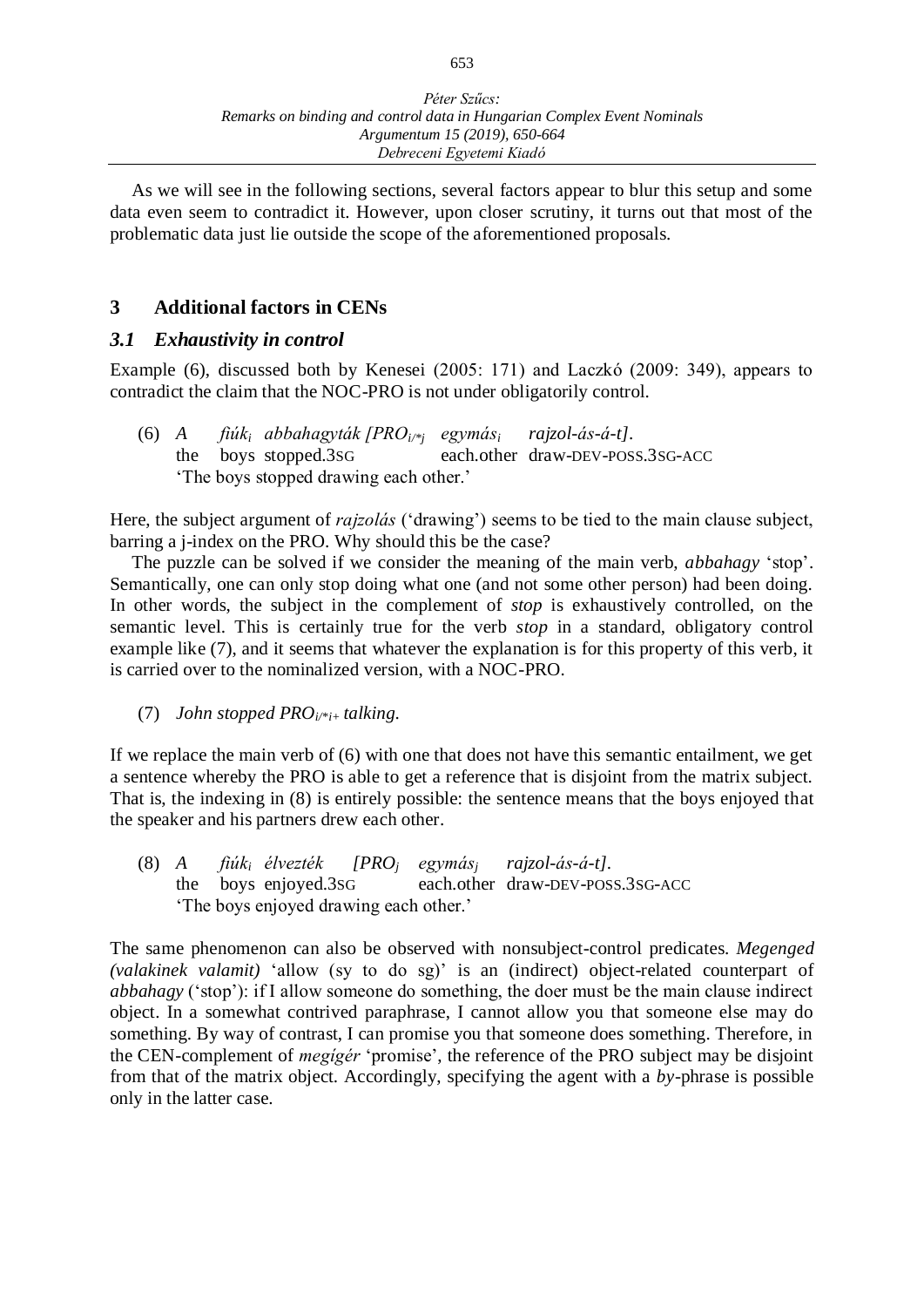| Péter Szűcs:                                                            |
|-------------------------------------------------------------------------|
| Remarks on binding and control data in Hungarian Complex Event Nominals |
| Argumentum 15 (2019), 650-664                                           |
| Debreceni Egyetemi Kiadó                                                |

(9) a. *János megengedte nekem<sup>i</sup> [PROi/\*j Kati lerajzol-ás-á-t]*  John allowed.3sG I.DAT Kate draw.DEV-POSS-3sG-ACC *(\*Anna<sup>j</sup> által).* Ann by 'John allowed me the drawing of Kate (\*by Ann)'. b. *János megígérte nekem<sup>i</sup> [PROi/j Kati lerajzol-ás-á-t]*  John promised.3sG I.DAT Kate draw-DEV-POSS.3sG-ACC *(Anna<sup>j</sup> által).* Ann by 'John promised me the drawing of Kate (by Ann)'.

While (9b) might be slightly odd due to pragmatic reasons, the contrast with (9a) is very clear. Thus, we can conclude that the reason for the failure of PRO in (6) to get a [j]-index is just a by-product of the particular semantics of *abbahagy* 'stop'. <sup>8</sup> While this detail has eluded the attention of Kenesei (2005) and Laczkó (2009), the analyses themselves are not affected by the oversight.

# *3.2 Logophoricity*

At first sight, (10) (taken from the Hungarian National Corpus) seems to be problematic from the perspective of Kenesei (2005) and Laczkó (2009), as there seems to be no binder for *magam* 'myself' in the sentence.

(10) *A világ megváltoz-ás-á-t csak [a magam megváltoz-ás-a]*  the world change-DEV-POSS.3SG-ACC only the myself change-DEV-POSS.3SG *teszi lehetővé.*  makes possible.TRANSL 'The change of the world is only possible through the change of myself.'

However, Reinhart & Reuland's (1993) seminal paper discusses a number of cases where a reflexive seems to be exempt from Principle A and thus may remain unbound. Two examples are shown in (11).

(11) a. *There were five tourists in the room apart from myself.*

b. *It angered him that she tried to attract a man like himself.*

Research on this issue leads to the direction that such uses of anaphors are often tied to logophoricity, the phenomenon whereby instead of syntactic constraints like classic binding principles (5), it is mental state, perspective or discourse prominence that determines the antecedent of some anaphor or pronoun. This is also what happens in (10): *magam* 'myself is

 $\overline{a}$ <sup>8</sup> A similar, but ultimately unrelated phenomenon may also be observed in obligatory-control contexts, under the label "partial control", e.g. *John<sup>i</sup> wanted/\*tried PROi+ to walk together*. Importantly, this differs from NOC in that in partial control, the matrix subject must be a subset of the reference of the PRO. See Landau (2013: 155–172).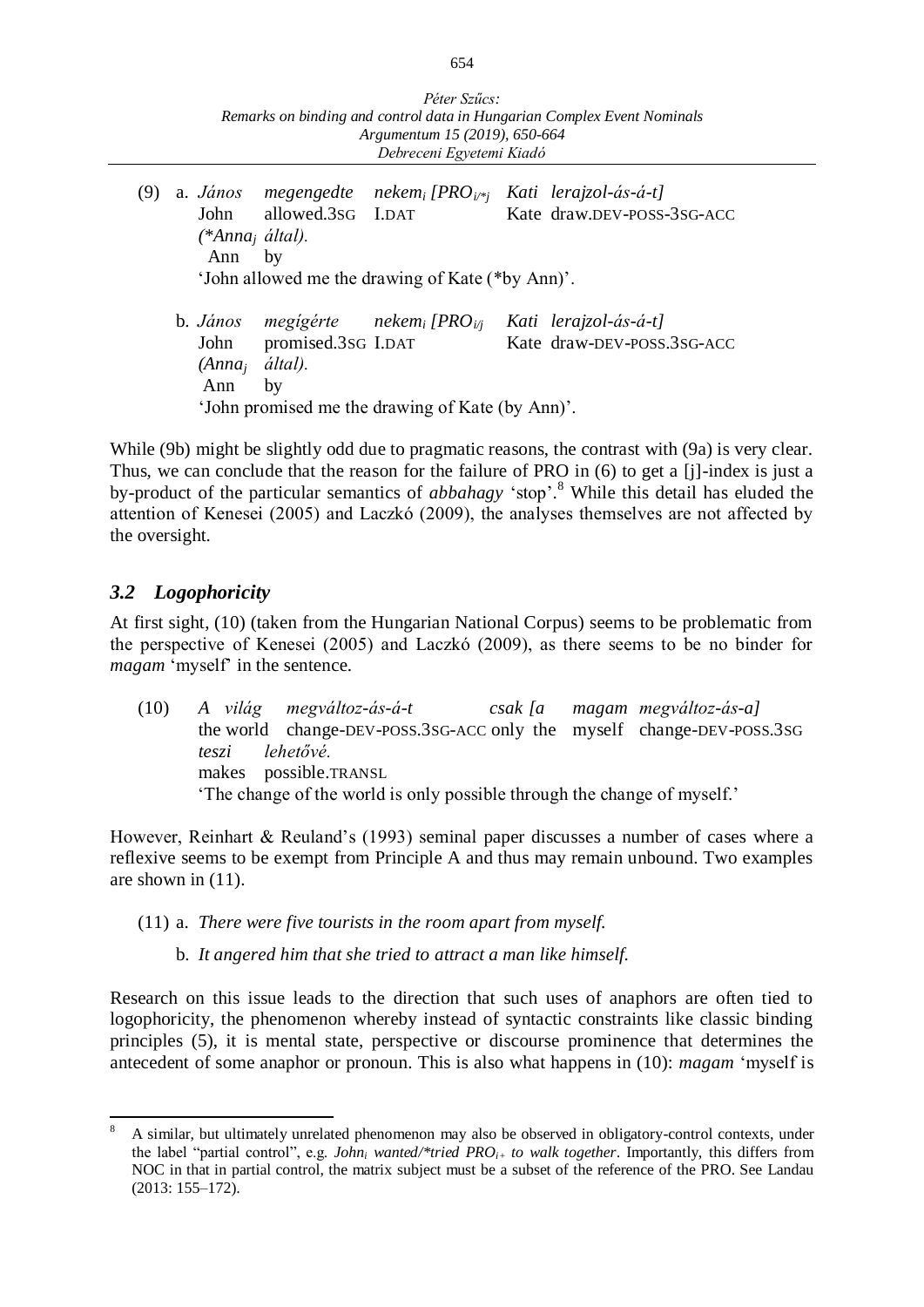not a standard reflexive, but a logophoric item. Thus Principle A is not violated, it is simply avoided. Let us see this issue in some detail.

As Kenesei and Laczkó are primarily concerned with Hungarian CENs in relation to standard Binding Theory, logophoricity lies outside their investigations. As we will see, once it is considered, the empirical landscape is extended.

In the discussion in Kenesei (2005) and Laczkó (2008, 2009), the anaphors in CENs are locally bound, in accordance with Binding Theory. We can illustrate this with (12), which is modelled after Laczkó (2008: 210). For clarity of presentation, the relevant indexing options are presented separately.

|                                                      |  |  |                                         |  | $(12)$ a. [A nyilak <sub>k</sub> egymásra való PRO kilö-vés-e] | idegesíti a fiúkat <sub>i</sub> . |  |  |  |
|------------------------------------------------------|--|--|-----------------------------------------|--|----------------------------------------------------------------|-----------------------------------|--|--|--|
|                                                      |  |  | the arrows each other valo <sup>9</sup> |  | shoot-DEV-POSS.3SG annoys the boys                             |                                   |  |  |  |
| 'Shooting the arrows at each other annoys the boys.' |  |  |                                         |  |                                                                |                                   |  |  |  |
|                                                      |  |  |                                         |  |                                                                |                                   |  |  |  |

| b. $PRO_i$ – each other. | c. $PRO_i$ – each other $_i$                  |
|--------------------------|-----------------------------------------------|
| c. $PRO_i$ – each other  | d. PRO <sub>i</sub> – each other <sub>k</sub> |

If the zero pronominal is controlled by the matrix object, the anaphors are coreferent with that (i-i), if the PRO is controlled by someone else, the PRO is tied to that (j-j). A third, related option is that the binder is some element within the CEN (the possessor in  $(11)$   $(i-k, j-k)$  – note that this is still local binding, just not by the PRO).

However, as is clear from (10-11), anaphors do not always need to be bound: in logophoric environments, they are licensed by discourse/perspective. Hence, (13) should also be added to the range in (12b-e).

(13) a. [PRO – anaphor] (no sentence-internal antecedent for the PRO)

b. antecedent<sub>i</sub> – [PRO<sub>i</sub> – anaphor<sub>i</sub>]

c. antecedent<sub>i</sub> –  $[PRO<sub>i</sub>$  – anaphor<sub>i</sub>]

 $\overline{a}$ 

For the configuration in (13a), see (14), which is from the Hungarian National Corpus.

(14) *A demokráciához hozzátartozik [PRO egymás meghallgat-ás-a].* the democracy.to belongs each.other listen-DEV-POSS.3SG 'Listening to each other is part of democracy.'

This example clearly shows the self-contained nature of CENs as the sentence does not include a controller for the subject of the CEN. The reference of the PRO-anaphor pair must then be determined by the context, that is, on a logophoric basis. The default choice is when the PRO and the anaphor are co-referent, but this does not necessarily have to be the case, as further examples will demonstrate.

(10), repeated here as (15a) is an example with a reflexive. Here, *magam* 'myself' is the sole argument of an intransitive CEN, so here not even a PRO binder is possible. Replacing the first person reflexive with a second person one degrades the sentence, as the speaker's

<sup>9</sup> It must be noted that even though *való* may be glossed as 'being' the grammatical behavior of these items is quite different. In CENs, *való* is a grammatical formative that licenses the appearance of complements and adjuncts of the base-verb. For discussion, see Laczkó (1995).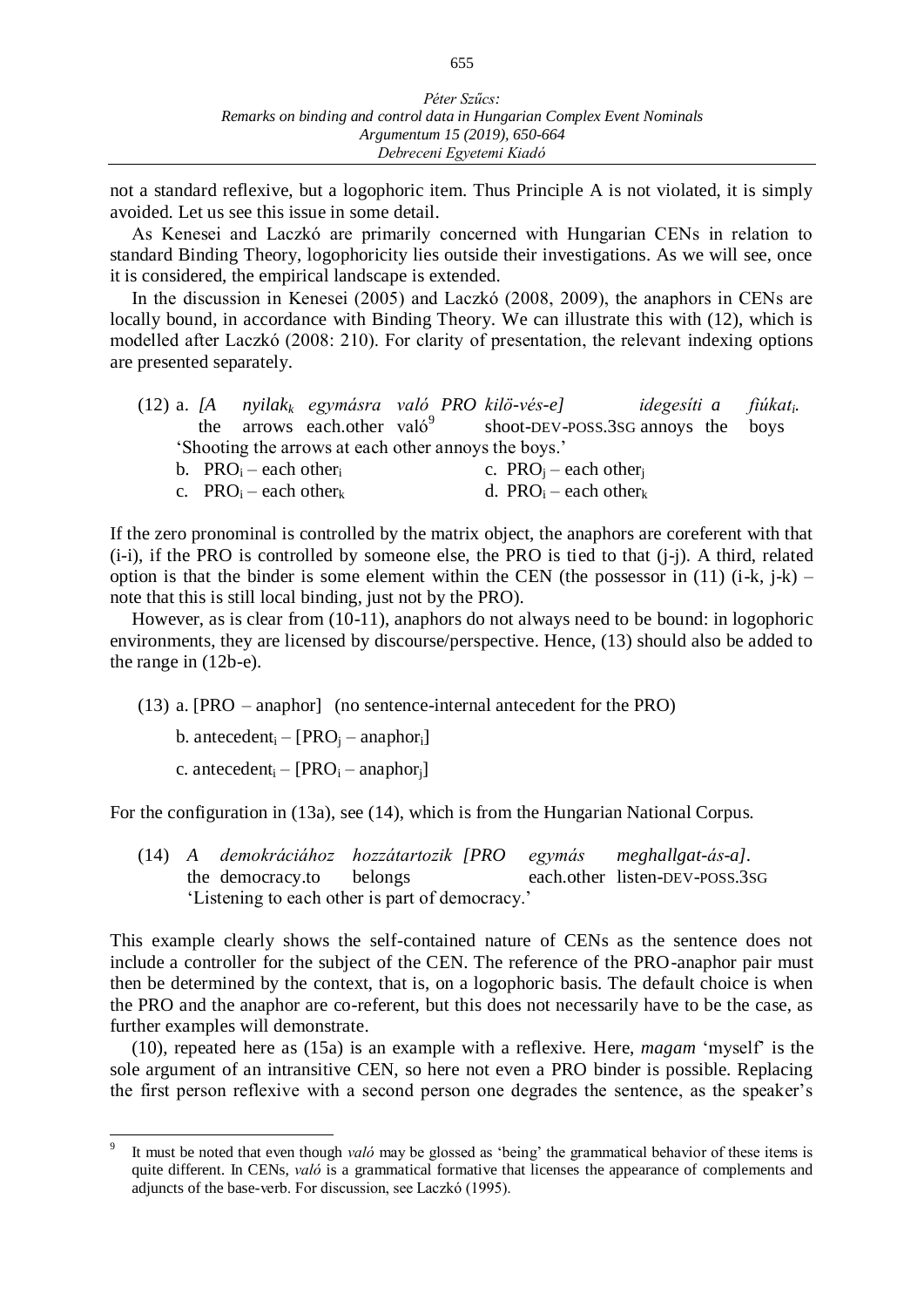perspective, being the default point of view, is generally much more accessible than the hearer's. *Magad* 'yourself' may be licensed if the 2sG logophoric center is explicitly introduced, as in (15b).

(15) a. *A világ megváltoz-ás-á-t csak [a magam (/?magad)* the world change-DEV-POSS.3SG-ACC only the myself yourself *megváltoz-ás-a] teszi lehetővé.*  change-DEV-POSS.3SG makes possible.TRANSL 'The change of the world is only possible through the change of myself.' b. *Szerinted a világ megváltoz-ás-á-t [a magad*  in.your.opinion the world change-DEV-POSS.3SG-ACC the yourself *megváltoz-ás-a] teszi lehetővé.* change-DEV-POSS.3SG makes possible.TRANSL 'In your opinion, change of the world is only possible through the change of yourself.'

(13b-c), with the PRO and the anaphor contra-indexed, are clear instances of uses that are exempt from standard Binding Theory, as the antecedent is not the locally available PRO, but some distant element of the sentence. Some examples for this are shown in (16) and (17).

|  |                                        |  |  | (16) Ez az izgatottság <sub>i</sub> nem fa PRO <sub>i</sub> maga <sub>i</sub> megszüntet-és-é-t] |
|--|----------------------------------------|--|--|--------------------------------------------------------------------------------------------------|
|  |                                        |  |  | this the excitement not the itself eliminate-DEV-POSS.3SG-ACC                                    |
|  | kívánta, hanem a fokozódását.          |  |  |                                                                                                  |
|  | wished.3sG but the intensification.ACC |  |  |                                                                                                  |
|  |                                        |  |  | This excitement did not wish for its elimination, but for its intensification.'                  |
|  |                                        |  |  |                                                                                                  |

- (17) a. *A fiúk<sup>i</sup> látták [PRO<sup>j</sup> egymás<sup>i</sup> megviccel-és-é-t].* the boys saw.3PL each.other prank-DEV-POSS.3SG-ACC 'The boys saw each other's pranking.'
	- b. *A fiúk<sup>i</sup> látták [PRO<sup>i</sup> egymás<sup>j</sup> megviccelését].*

(16) is an example from the Hungarian National Corpus. While elimination by itself might be an interpretation, a more plausible option is that somebody else does something that causes the excitement to cease to exist.

(17a) could describe a situation whereby the boys see that somebody else plays pranks on their (the boys) fellows. So members of the boy-group eyewitness how other members fall victim of pranks.

Interestingly, adding a first person logophoric center does not decrease the acceptability of the sentence:

(18) *Úgy érzem, a fiúk<sup>i</sup> látták [PRO<sup>j</sup> egymás<sup>i</sup> megviccel-és-é-t].* so feel.1sG the boys saw.3PL each.other prank-DEV-POSS.3SG-ACC 'I feel that the boys saw each other's pranking.'

This is surprising for the following reason. We saw in (15) that a first person logophoric center is the most prominent one. So it should disrupt the logophoric dependency between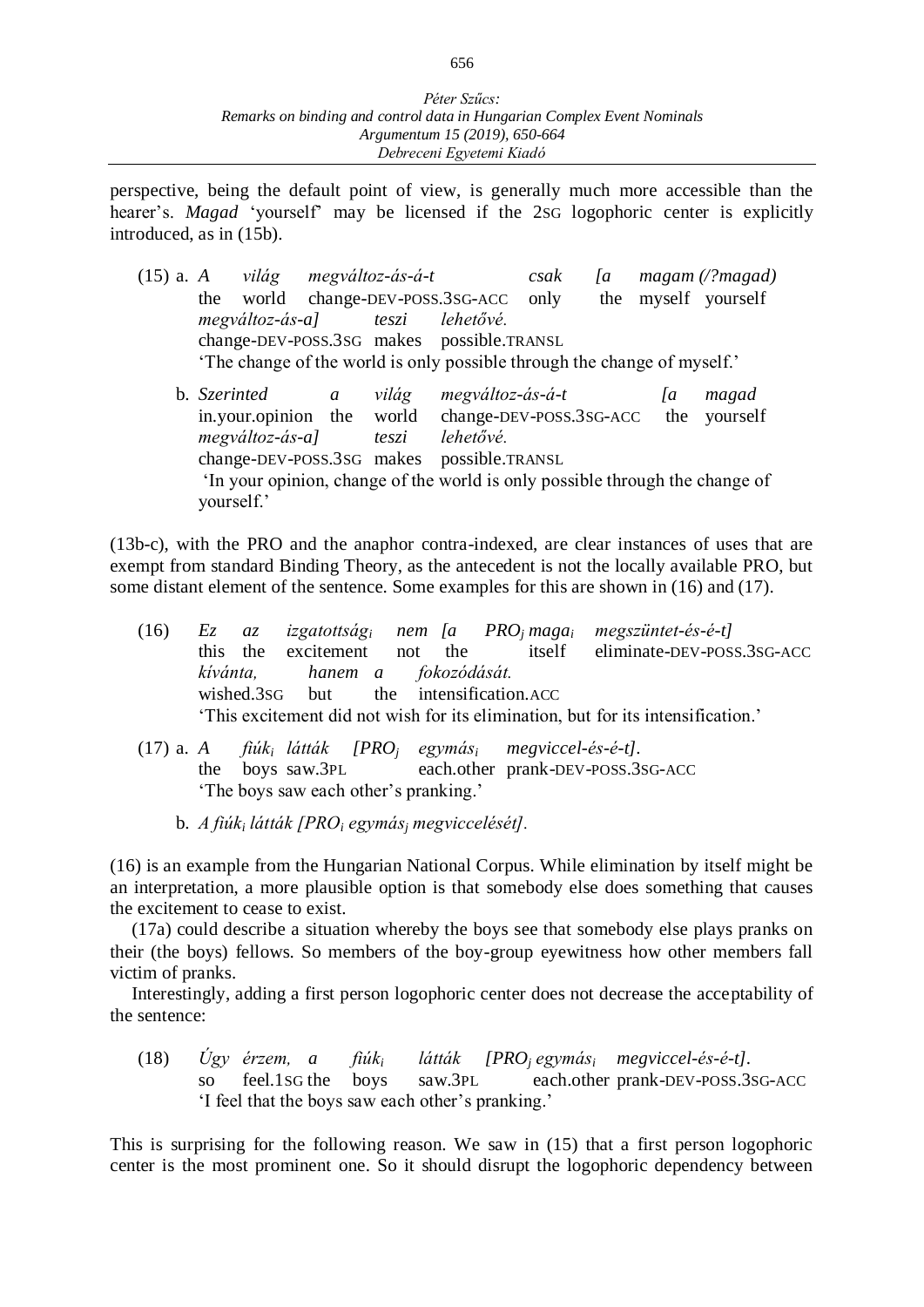*egymás* 'each other' and the boys in (18), as the interpretation of *egymás* should gravitate towards the first person matrix subject. Yet this does not happen: (17) is entirely natural.

I cannot give a definite explanation here but the following options seem to be available. The less radical one is that the notion of logophoric center needs to be refined in order to allow for the boys to be recognized as such in (18).

Alternatively, one may hypothesize that *egymás* ('each other') is not logophoric in this example. This, however, has far-reaching consequences. If *egymás* 'each other' is just a runof-the-mill anaphor, it is locally bound by *a fiúk* 'the boys'. This casts doubt on the presence of the PRO and the CEN being a self-contained domain for binding. This would be a major shift in the analysis of CENs, one that reaches beyond the ambitions of this paper. Research should be carried out on this matter in the future.

(17b) is about a situation where the boys play a prank on some other group and they (the boys) see this. If the binder of the anaphor is not the main clause subject, *egymás* ('each other') must include the speaker, as a discourse-salient participant.

Admittedly, this interpretation is rather hard to get. This effect could result from difficulty of construal, as there is something odd about the situation whereby the boys see them(selves) doing something. If we replace the verb with *unják* 'be.bored.3PL', the meaning of the sentence becomes more plausible.

(19) *A fiúk<sup>i</sup> unják [az PRO<sup>i</sup> egymás<sup>j</sup> megviccel-és-é-t].* the boys be.bored.3PL the each.other prank-DEV-POSS.3SG-ACC 'The boys are bored by each other's pranking.'

While these interpretations are possible, they do strike as odd. Why should this be the case? Part of the answer may be that the logophoric uses of anaphors are always a marked option compared to regular binding, the latter being the default interpretational mechanism. Hence, if a local antecedent is available, binding by this local antecedent is preferred over the logophoric interpretation. This militates against contra-indexing the PRO and the anaphor. We will return to this issue in section 4.

With such considerations in mind, let us now look at Kenesei's related remark (2005: 166) that the j-j indexing is rather difficult to get with the reflexive in (20a). (20b) is a CENversion of the sentence and the same situation arises.

- (20) a. *?A fiúki elolvasták [a PRO<sup>j</sup> magukhoz<sup>j</sup> írt verseket].* the boys read.PAST.3PL the themselves.to written poems.ACC 'The boys read the poems written to themselves.'
	- b. ?*A fiúkat<sup>i</sup> idegesíti [a PRO<sup>j</sup> magukhoz<sup>j</sup> való versír-ás].*  the boys.ACC annoys the themselves.to való poem.write-DEV 'The boys are annoyed by the poem-writing to themselves.'

As already noted, logophoric interpretations are best if they represent the perspective of the speaker, who is the most prominent discourse participant. *Maguk* 'themselves' is third person, which is actually the least accessible person, so it is expected that *maguk* is dispreferred in (20) as a logophor. If we replace it with *magunk* 'ourselves', (20) becomes much better, see (21).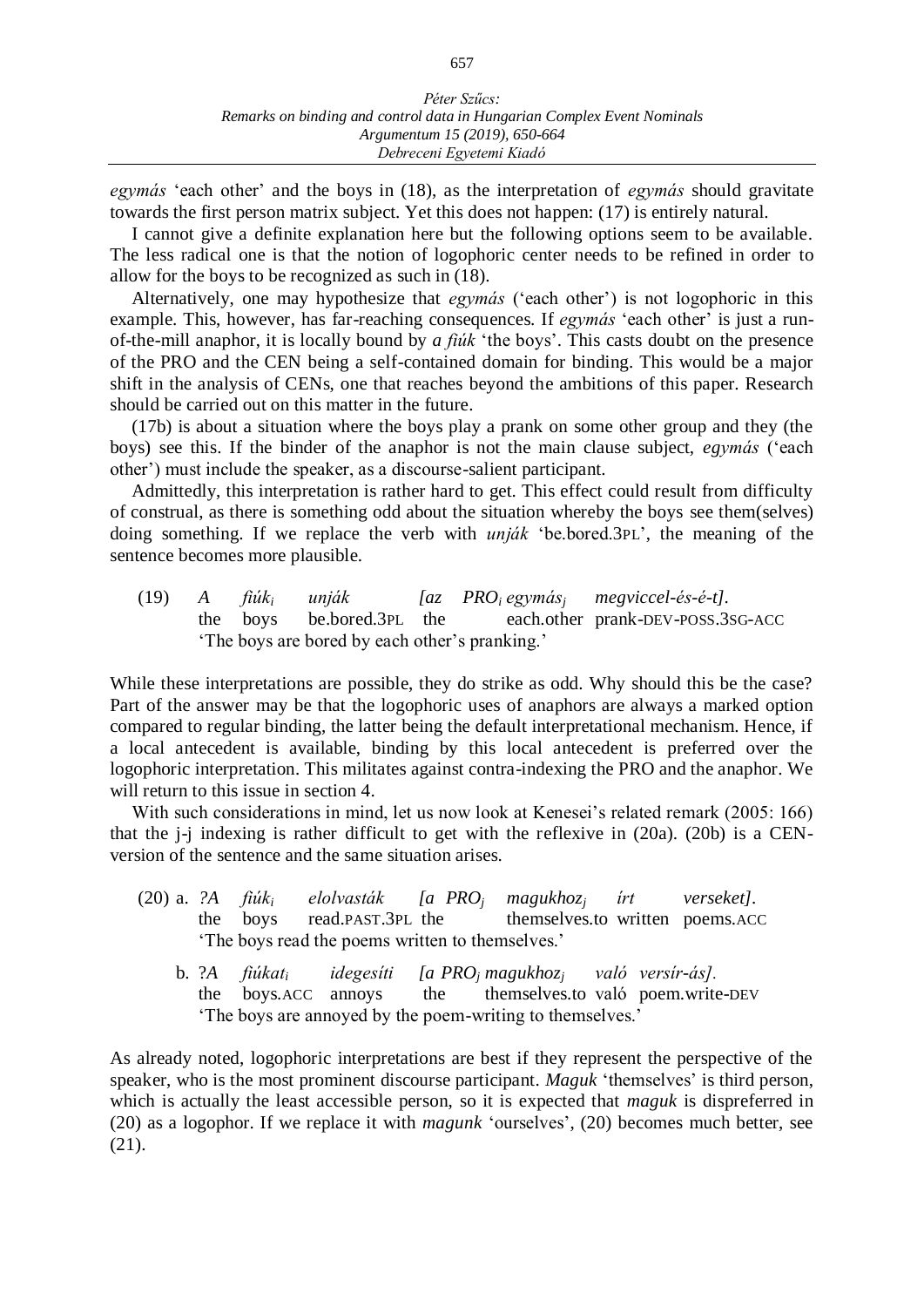- (21) a. *A fiúk elolvasták [a PRO magunkhoz írt verseket].* the boys read.PAST.3PL the ourselves.to written poems.ACC 'The boys read the poems written to ourselves.'
	- b. *A fiúkat idegesíti [a PRO magunkhoz való versír-ás].* the boys.ACC annoys the ourselves.to való poem.write-DEV 'The boys are annoyed by the poem-writing to ourselves.'

On top of this there is a formal problem: both *the boys* and *themselves* are third person plural noun phrases, which makes the referential distinction more difficult, due to processing reasons. Thus, a first person subject in (22) also improves the sentence considerably.

|  | $(22)$ a. <i>Elolvastam</i> [a]                                              |  |  |                                           |  | $PROi$ magukhoz <sub>i</sub> irt verseket].  |  |
|--|------------------------------------------------------------------------------|--|--|-------------------------------------------|--|----------------------------------------------|--|
|  | read.PAST.1SG the                                                            |  |  |                                           |  | themselves.to written poems.ACC              |  |
|  |                                                                              |  |  | 'I read the poems written to themselves.' |  |                                              |  |
|  | b. Engem idegesít [a PRO <sub>i</sub> magukhoz <sub>i</sub> való versír-ás]. |  |  |                                           |  |                                              |  |
|  | me                                                                           |  |  |                                           |  | annoys the themselves.to való poem.write-DEV |  |
|  | 'I am annoyed by the poem-writing to themselves.'                            |  |  |                                           |  |                                              |  |

The upshot of this discussion is that once logophoricity is taken into account, the interpretation of the anaphors extends to a larger range than it is apparent from Kenesei (2005) and Laczkó (2000, 2005, 2008, 2009). However, apart from the though-provoking phenomenon discussed in connection with (18), the basic analyses presented in these works are still valid.

## *3.3 The pragmatics of NOC-PRO*

In the spirit of Landau (2013: 256), in this section I use "pragmatic" as a broad label for the conceptual or information-structure-related properties of the NOC-PRO.

Both Kenesei and Laczkó subscribe to the view that the NOC-PRO must have a +HUMAN reference. However, according to Landau (2013: 246–256) logophoricity and information structure also play a role, so a more complete formulation is the following:

(23) NOC-PRO is +HUMAN and [+LOGOPHORIC *or* +TOPICAL].

Let us consider these features in some detail. Take the +HUMAN restriction first. (24a), from Laczkó (2008: 112) is a typical  $PRO<sub>arb(itrary)</sub>$  example. The PRO (according to the standard view) can only be interpreted as referring to humans, not e.g. animals. (24b) is the CENversion of this sentence, and the same appears to hold.

- (24) a. *PROarb to cross the street here is dangerous.*
	- b. *[Az úton való PROarb átmen-és] veszélyes itt.* the street.on való cross-DEV dangerous here 'Crossing the street is dangerous here.'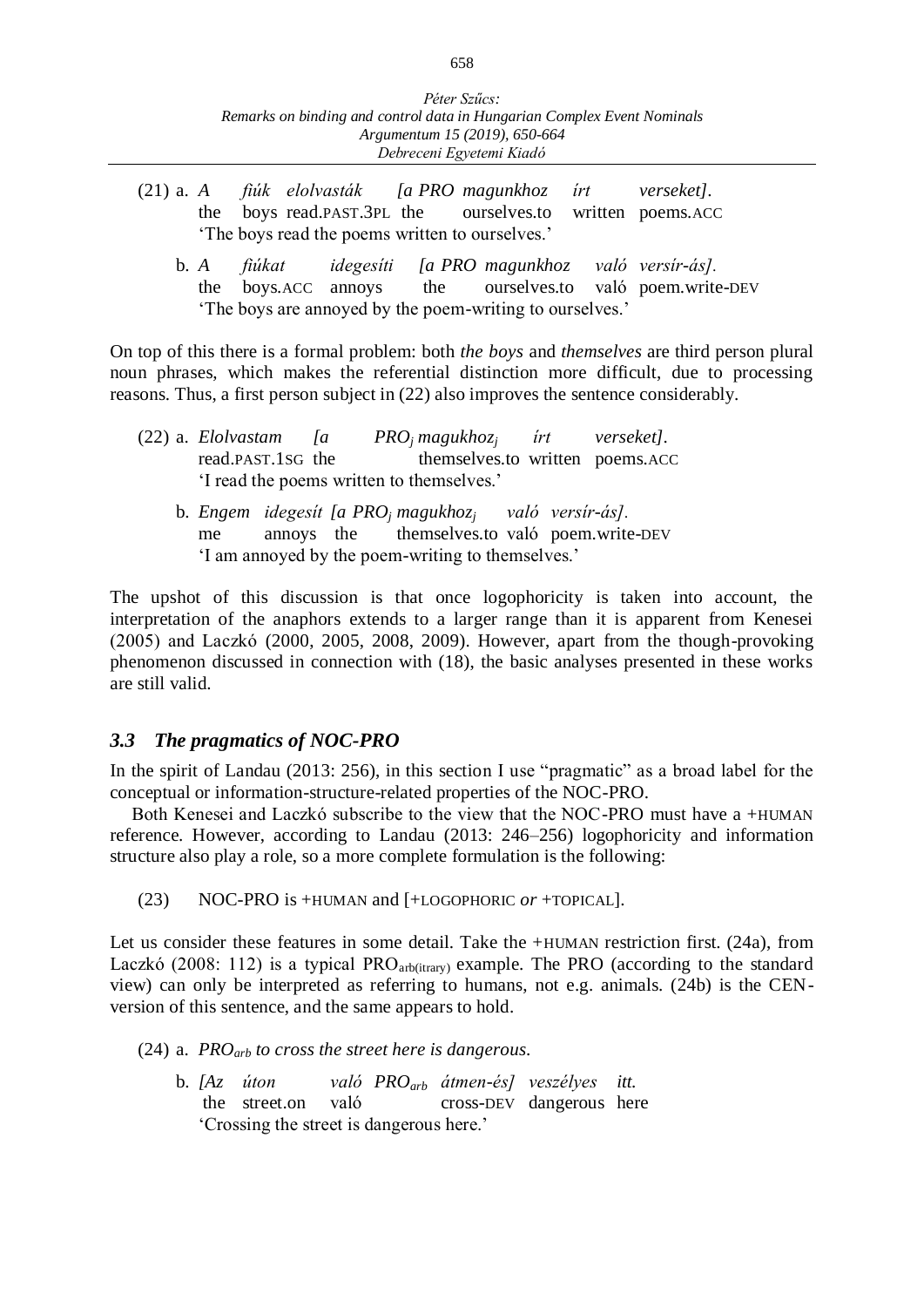Upon further inspection, it seems plausible that the +HUMAN restriction is just illusory, arising as a by-product of logophoricity: humans, as opposed to nonhumans, are typically conceptualized as conscious beings. Accordingly, it is humans and not nonhumans that are easily construed as logophoric/perceptual centers.

In fact, Laczkó (2008: 124–125) mentions that in the review of that article, István Kenesei discusses example (25), where the subject of *megcsípése* 'stinging' is non-human. The same phenomenon may be observed in (26), which is from the Hungarian version of David Attenborough's series "Life on Earth" (1979), episode 10. There, it is dolphins who recognize each other.

- (25) *A méhék tudják, hogy [Anna megcsíp-és-e] veszélyes.* the bees know.3PL that Ann sting-DEV-POSS.3SG dangerous. 'The bees know that the stinging of Ann is dangerous.
- (26) Context: speaking about dolphins' communicative signals. *Megint mások [egymás felismer-és-é-t] teszik lehetővé*  yet others each.other recognize-DEV-POSS.3SG-ACC make.3PL possible *nagyobb távolságról.* larger distance.from 'Others (i.e. other sounds) make recognizing each other from a larger distance possible.'

Laczkó (2008: 124–125) argues that in (25), the bees get a "personified or humanized" interpretation, so (24) does not count as a genuine counter-example. Presumably, the same would apply to (26). The problem is that with the lack of clear criteria for a "personified or humanized" interpretation, this claim is not falsifiable, as any potential counter-example could be cast aside in this manner. A +ANIMATE or +SENTIENT (e.g. for intelligent robots) feature restriction may be more appropriate, but the more general point is that the referent should be one the perspective of which can be assumed.

This brings us to the logophoric nature of the NOC-PRO, which may be illustrated with (27), which Landau (2013: 245) cites from Kuno (1974).

- (27) a. *John said to Mary<sup>i</sup> that it would be easy PRO<sup>i</sup> to prepare herself<sup>i</sup> for the exam.*
	- b. *\*John said about Mary<sup>i</sup> that it would be easy PRO<sup>i</sup> to prepare herself<sup>i</sup> for the exam.*

In (27a), *Mary* expresses the goal of the communication. As such, her mental state/perspective is involved in the event, thus she may be co-indexed with the PRO (which binds the reflexive). In (27b), *Mary* has a subject matter semantic role and her mental state is not evoked. Accordingly, *Mary* does not control the PRO, leaving the anaphor unbound (the exempt, logophoric use of the anaphor is unavailable for the same reason, *Mary* not being a logophoric center).

According to (23), non-logophoric elements can still control NOC-PRO, if they are topical. This may be behind the contrast in (28) (from Landau 2013: 251), as indefinites (introducing new discourse referents) are much harder to construe as topics than definites. Also note that while the dolphins are not sentence-topics in  $(26)$  above, they are recently mentioned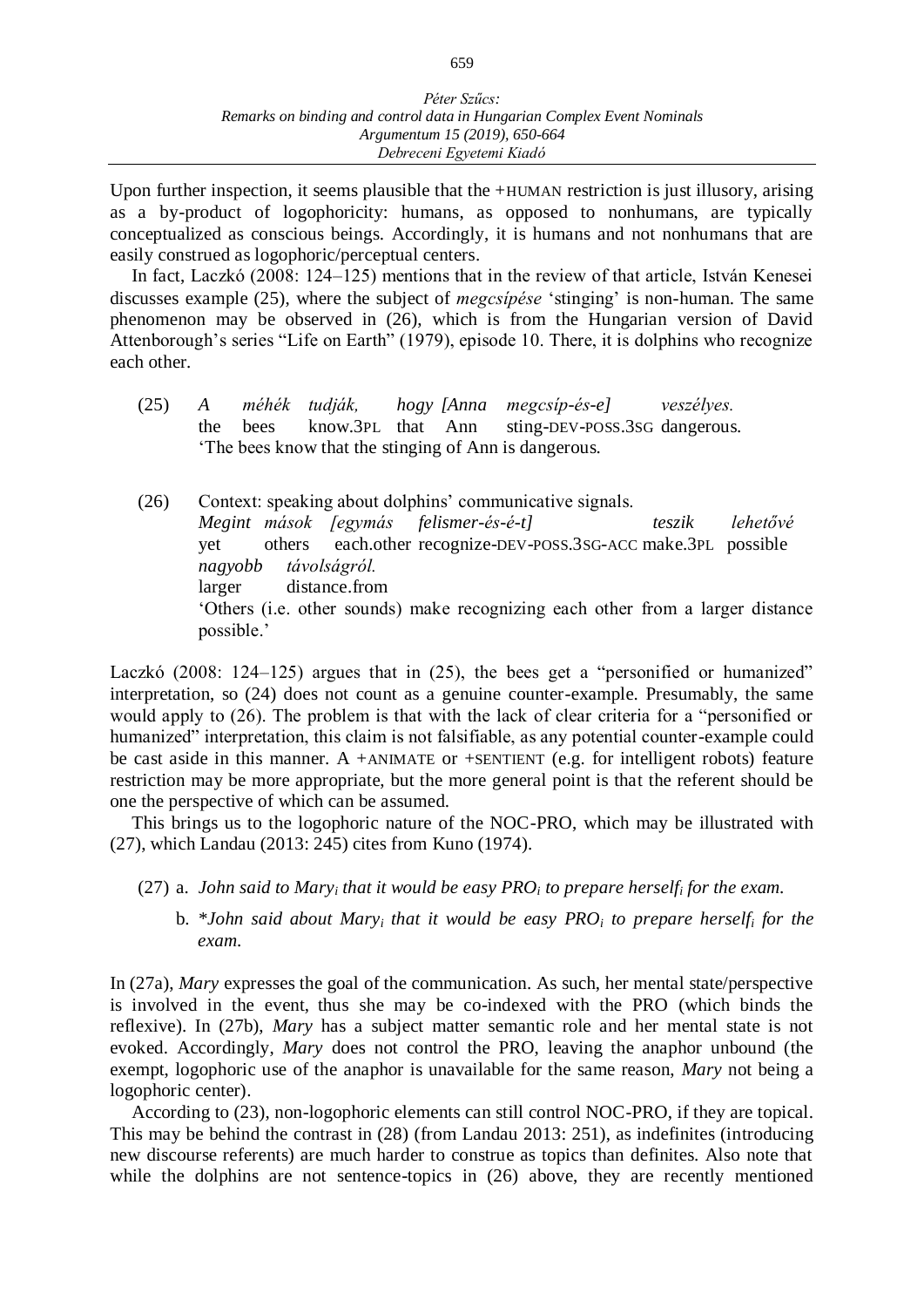discourse-topics, which fact probably contributes to their ability to act as controllers of the NOC-PRO.

- (28) a. *[After PROi collecting some money], a bank account was opened by the landlordi.*
	- b. *\*[After PRO<sup>i</sup> collecting some money], a bank account was opened by a businessmani.*

Admittedly, the exact working-mechanism and interaction of these factors are not sufficiently studied and much more work is needed to establish solid generalizations. For example, an apparent complication is that the "*said about X*"-phrase is thought of as a topic-diagnostic for X by some researchers (e.g. Reinhart (1981)). Nevertheless, this does not enable *Mary* to function as a controller in (27b).

As the subjects of CENs are NOC-PROs, we expect to observe these effects. Moreover, Hungarian is a discourse-configurational language, with designated structural positions for topics. As a result, in principle it is well-suited for such enquiries. For our purposes it is enough to adopt the view that in Hungarian neutral sentences, preverbal, left-peripheral referential elements are interpreted as topics.<sup>10</sup>

It was noted in section 3.2 that apart from the preference for regular, local binding, there could be an additional factor behind the dispreferred nature of contra-indexation in (17)/(19), repeated here as (29).

- (29) a. *A fiúk látták / unják [PRO egymás megviccel-és-é-t].* the boys saw.3PL be.bored.3PL each.other prank.DEV-POSS-3SG-ACC 'The boys saw/are bored by each other's pranking.'
	- b. ?a fiúk<sub>i</sub> [PRO<sub>i</sub> each other<sub>i</sub>] c. ?a fiúk<sub>i</sub> [PRO<sub>i</sub> each other<sub>i</sub>]

From our "pragmatic" perspective, note that we have two elements in (29) which are sensitive to such factors: the (logophorically interpreted) anaphor and the NOC-PRO. The DP *a fiúk* 'the boys' functions as an experiencer argument in the topic position of the sentence, so according to (23), it is a perfect controller for the NOC-PRO.<sup>11</sup> Thus having a j-index on PRO is dispreferred. This, coupled with the noted preference for regular binding, instantly provides a strong incentive for an [i-i] indexing for PRO and the anaphor.

If we opt for the marked option of regarding the anaphor as an exempt one, we should interpret it logophorically. However, the referents of *the boys* are logophoric centers, so assuming a different one for the anaphor ([i-j] or [i-j] index) results in having to maintain a double perspective, potentially causing an additional processing burden. J-j is better in this respect: even though the logophoric center is not the main clause subject, at least it is consistent with respect to the anaphor and the PRO.

If this line of thinking is along the right lines, we should be able to manipulate the control/binding patterns in CENs by modulating the mental states and the discourse functions

 $\overline{a}$ 

 $10$  For an extensive overview of Hungarian sentence-structure in LFG framework, see Laczkó (2017).

Landau (2013: 247) remarks that "experiencer arguments figure (...) commonly as NOC controllers; an experiencer argument is one whose mental perspective is necessarily invoked". See the contrast below.

i. a. *[PRO<sup>i</sup> having just arrived in town], the main hotel seemed to Bill<sup>i</sup> to be the best place to stay.* b. *\*[PRO<sup>i</sup> having just arrived in town], the main hotel collapsed on Bill<sup>i</sup> .*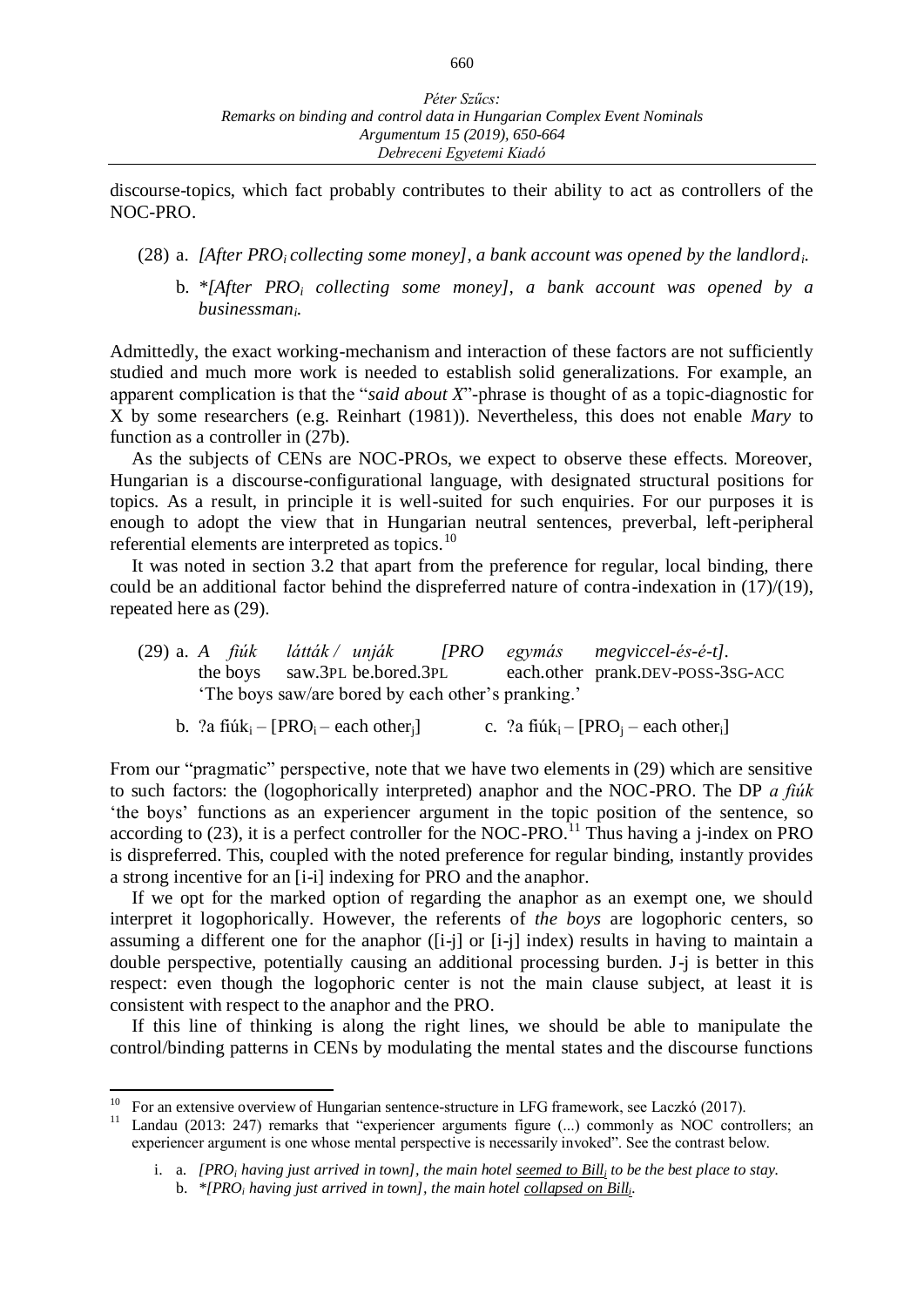in sentences with CENs. While the conclusions in this section are tentative, and should be subject to empirical testing, there does seem to be some merit to the aforementioned considerations even at this point.

Consider the sentences in (30), which are based on (29), but a subject-oriented adverb is added to the beginning.

- (30) a. *Szerintem<sup>j</sup> a fiúk<sup>i</sup> unják [ az PRO egymás megviccel-és-é-t].* in.my.opinion the boys be.bored.3PL the each.other prank.DEV-POSS-3SG-ACC 'In my opinion, the boys are bored by each other's pranking.'  $PRO<sub>j</sub> - egymás<sub>j</sub>$  PRO<sub>i</sub> - egymás<sub>i</sub> ?PRO<sub>i</sub> – egymás<sub>i</sub>
	- b. *Szerintem<sup>j</sup> a fiúk<sup>i</sup> unják [ a PRO magunk megviccel-és-é-t].* in.my.opinion the boys be.bored.3PL the ourselves prank.DEV-POSS-3SG-ACC 'In my opinion, the boys are bored by our own pranking.'  $PRO<sub>i</sub>$  – magunk<sub>i</sub> \*PRO<sub>i</sub> – magunk<sub>i</sub> ??PRO<sub>i</sub> – magunk<sub>i</sub>

*Szerintem* ('in.my.opinion') has explicitly introduced a new logophoric center to the sentence (the 1SG speaker). By this phrase acting as some sort of a "cognitive anchor", now it is easier to have a [j]-index on either the PRO or the anaphor in (30a). The j-j index is entirely natural, it means that the boys are bored by the fact that the speaker's company play pranks on each other. [J-i] means that they speaker and the speaker's company play pranks on the boys, and the boys are bored by this. [I-j], where the boys play pranks on the speaker's company (and the boys are bored by this) is still the hardest to get, but it is more easily available than in (19).

The reflexive seems more restricted. It is a simple feature-conflict under [j-i] (remedied by using a matching reflexive, *maguk* 'themselves', <sup>12</sup> but I have no ready explanation for the question marks on i-j. A point to consider here is that, the reciprocal has no "competition" for expressing the same sort of meaning, while a logophoric reflexive has: personal pronouns, or other, specialized reflexive items like *ön-maga* (approx.'own-self', see Rákosi (2009)) or jómaga (approx. 'good-self', see Rákosi (2013)).<sup>13</sup> In any case, this is not directly relevant to the point at hand, which is the interpretation of NOC-PRO. As we can see, introducing a new logophoric center can indeed facilitate the disjoint interpretation of the PRO subject of CENs.

Another way to achieve this effect is to replace the main verb with one that assigns a theta role to the relevant argument that does not imply mental involvement. For this purpose, let us try *érint* ('affect') and compare it with *zavar* 'bother'. The first one has a patient object, while the latter one has an experiencer object.<sup>14</sup> We expect that giving different indices to the sentence-internal controller (the boys) and PRO should be easier with *érint*.

(31) a. *A fiúkat<sup>i</sup> eléggé zavarja [PRO<sup>j</sup> egymás<sup>j</sup> megviccel-és-e].* the boys.ACC quite bothers each.other prank-DEV-.POSS.3SG 'Pranking each other bothers the boys quite a bit.'

Note that unlike reciprocals, reflexives are marked for person and number.

<sup>&</sup>lt;sup>13</sup> This has been pointed out to me by György Rákosi (p.c.).<br><sup>14</sup> It has to be noted that the subject of *évint* ('affect') may

<sup>14</sup> It has to be noted that the subject of *érint* ('affect') may also be interpreted as an experiencer. It is crucial to interpret *érint* 'affect' here in the non-experiencer sense, that is, when the event has some effect on the patient, but the patient is unaware of this.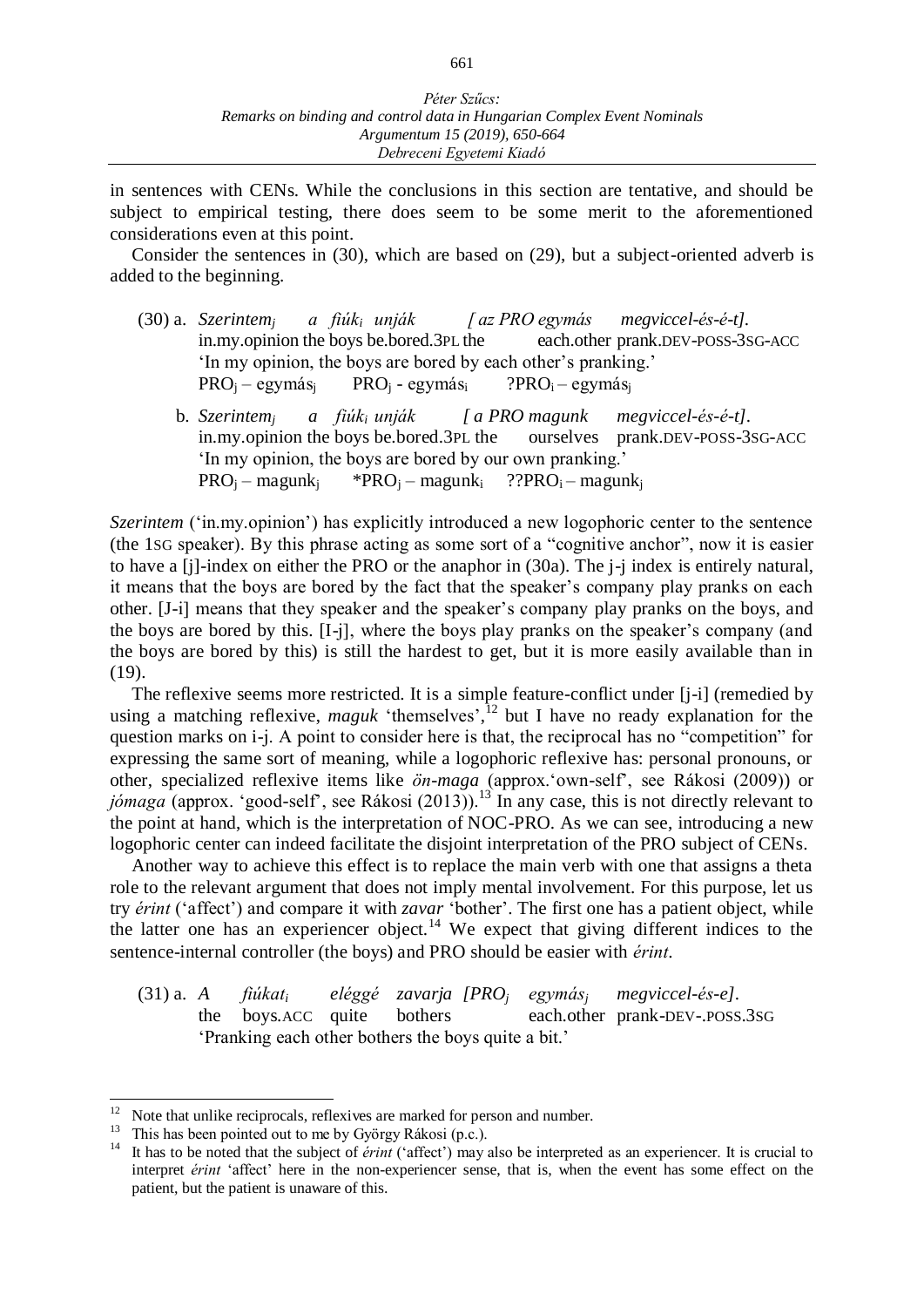b. *A fiúkat<sup>i</sup> eléggé érinti [PRO<sup>j</sup> egymás<sup>j</sup> megviccel-és-e].* each.other prank.DEV-POSS.3SG 'Pranking each other affects the boys quite a bit.'

Here, my own intuition detects a preference for (31b), but the effect is not particularly drastic. However, the constituent *the boys* is topical in both sentences, so it is a fully eligible candidate as a controller, under the restriction outlined in (23). To eliminate this, let us remove *the boys* from the sentence-initial topic-position, as in (32).

|  | (32) a. $[PROi$ egymás <sub>i</sub> megviccel-és-e]<br>each.other prank-DEV-POSS.3SG                                  | quite | eléggé zavarja a fiúkat <sub>i</sub> . | bothers the boys. ACC |
|--|-----------------------------------------------------------------------------------------------------------------------|-------|----------------------------------------|-----------------------|
|  | 'Pranking each other bothers the boys quite a bit.'                                                                   |       |                                        |                       |
|  | b. $[PROi$ egymás <sub>i</sub> megyiccel-és-e] eléggé érinti a fiúkat <sub>i</sub> .<br>each.other prank-DEV-POSS.3SG | quite |                                        | bothers the boys. ACC |
|  | 'Pranking each other affects the boys quite a bit.'                                                                   |       |                                        |                       |

Again, pending careful empirical testing, caution should be exercised with drawing conclusions but it seems to me that the indicated reading is more accessible in (32b) than in (32a). The contrast is strongest when (31a) and (33b) are compared. In the former, *a fiúk* 'the boys' is +LOGOPHORIC and +TOPICAL while the latter case is just the opposite in terms of these properties. This makes *the boys* a likely controller for the PRO of the CEN in the first one and an unlikely one in the second. Of course, explicitly adding a first person perspective further enhances the j-j reading. In (33), j-j is clearly preferred over the one where *the boys* are tied to the PRO and the anaphor.

(33) *Szerintem [PRO<sup>j</sup> egymás<sup>j</sup> megviccel-és-e] eléggé érinti a fiúkati.* in.my.opinion each.other prank-DEV-POSS.3SG quite affects the boys.ACC 'In my opinion, pranking each other affects the boys quite a bit.'

In conclusion of this section, we can say that the pragmatic considerations discussed here do not affect the core of the analyses put forward in Kenesei (2005) and Laczkó (2000, 2005, 2008, 2009), but they provide an interesting subtlety.

## **4 Conclusion**

In this paper, I discussed three factors that affect the analysis of the control and binding patterns of Complex Event Nominals (CENs) in Hungarian: semantic exhaustivity, logophoricity and the pragmatics of the non-obligatorily controlled PRO. The article does not contradict the accounts of Kenesei (2005) and Laczkó (2000, 2005, 2008, 2009). Nevertheless, it was shown that the overall picture is more complex than the one that emerges from their investigations. My main claims are as follows, in the form of a Laczkó-style list.

I. The semantic nature of the main predicate (in particular, the entailment of exhaustivity) affects the interpretation of CENs. Therefore, some predicates may interfere with the indexing patterns of the otherwise non-obligatorily controlled PRO.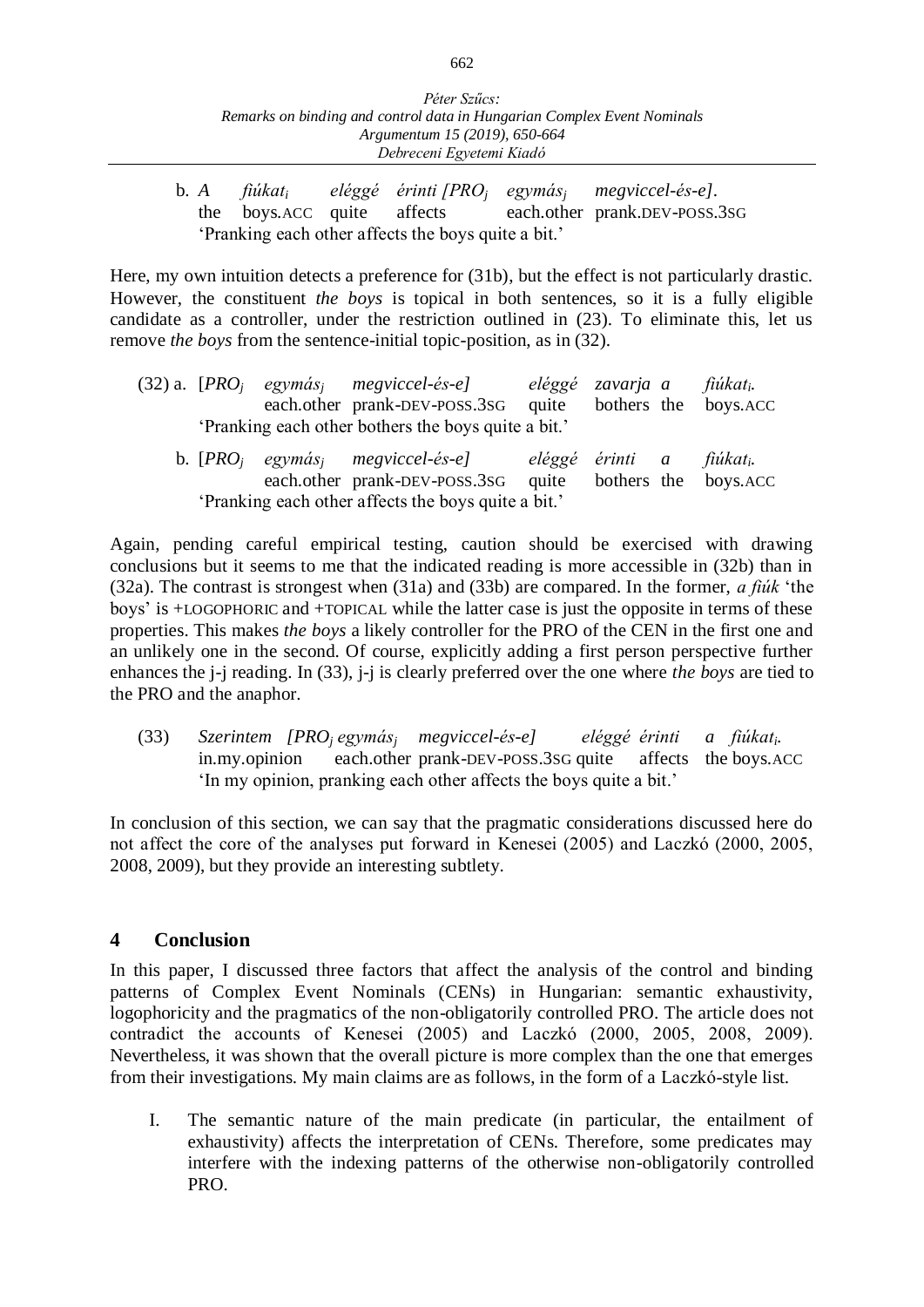- II. CENs are likely to be binding domains. The following two issues are to be highlighted here.
	- IIa. Most apparent counter-examples may be explained in terms of logophoricity, the discourse/perspective-based interpretation of anaphors. These cases are exempt from standard Binding Theory.
	- IIb. In some cases, (see (18)), the logophoric explanation is not uncontroversial. Such examples may (or may not) lead to the rethinking of the background assumptions behind the analysis of CENs (them being a binding domain, including an unexpressed subject).
- III. As the NOC-PRO is +HUMAN and [+LOGOPHORIC *or* +TOPICAL], modulating the predicate and/or the information-structure of the sentence with a CEN affects the interpretation of this unexpressed subject.

As is clear from the discussion, the exploration of Complex Event Nominals needs the consideration of a complex web of factors that ranges from morphosyntax to informationstructure.

#### **References**

- Kenesei, I. (2005): Nonfinite Clauses in Derived Nominals. In: Piñón, C. & Siptár, P. (eds.): *Approaches to Hungarian vol. 9* (Papers from the Düsseldorf conference). Budapest: Akadémiai Kiadó, 159–186.
- Kuno, S. (1974): Super Equi-NP Deletion is a Pseudo-Transformation. In: Kaisse, E. & Hankamer, J. (eds.): *Proceedings of North Eastern Linguistic Society 5.* Cambridge (MA): Harvard University, 29–44.
- Laczkó, T. (1995): On The Status of *Való* in Adjectivalized Constituents in Hungarian NPs. In: Kenesei, I. (ed.): *Approaches to Hungarian Vol. 5*. Szeged: JATE, 125–152.
- Laczkó, T. (2000): Az ige argumentumszerkezetét megőrző főnévképzés. In: Kiefer, F. (ed.): *Strukturális magyar nyelvtan 3.: Morfológia.* Budapest: Akadémiai Kiadó, 293–407.
- Laczkó, T. (2005): Nominalization, Participle-formation, Typology and Lexical Mapping. In: Piñón, C. & Siptár, P. (eds.): *Approaches to Hungarian vol. 9* (Papers from the Düsseldorf conference). Budapest: Akadémiai Kiadó, 205–230.
- Laczkó, T. (2008): On Binding, Empty Categories, and Morphosyntactic Processes in "Passive" Participial Constructions. In: Piñón, C. & Szentgyörgyi, Sz. (eds.): *Approaches to Hungarian vol. 10* (Papers from the Veszprém conference). Budapest: Akadémiai Kiadó, 103–126.
- Laczkó, T. (2009): On the -*Ás* Suffix: Word Formation in the Syntax? *Acta Linguistica Hungarica* 56.1, 23–114.
- Laczkó, T. (2017): *Aspects of Hungarian Syntax from a Lexicalist Perspective.* Doctor of the Hungarian Academy of Sciences thesis. University of Debrecen.
- Landau, I. (2013): *Control in Generative Grammar – A Research Companion.* Cambridge: Cambridge University Press.
- Oravecz, Cs., Váradi, T. & Sass, B. (2014): The Hungarian Gigaword Corpus. In: *Proceedings of LREC 2014*.